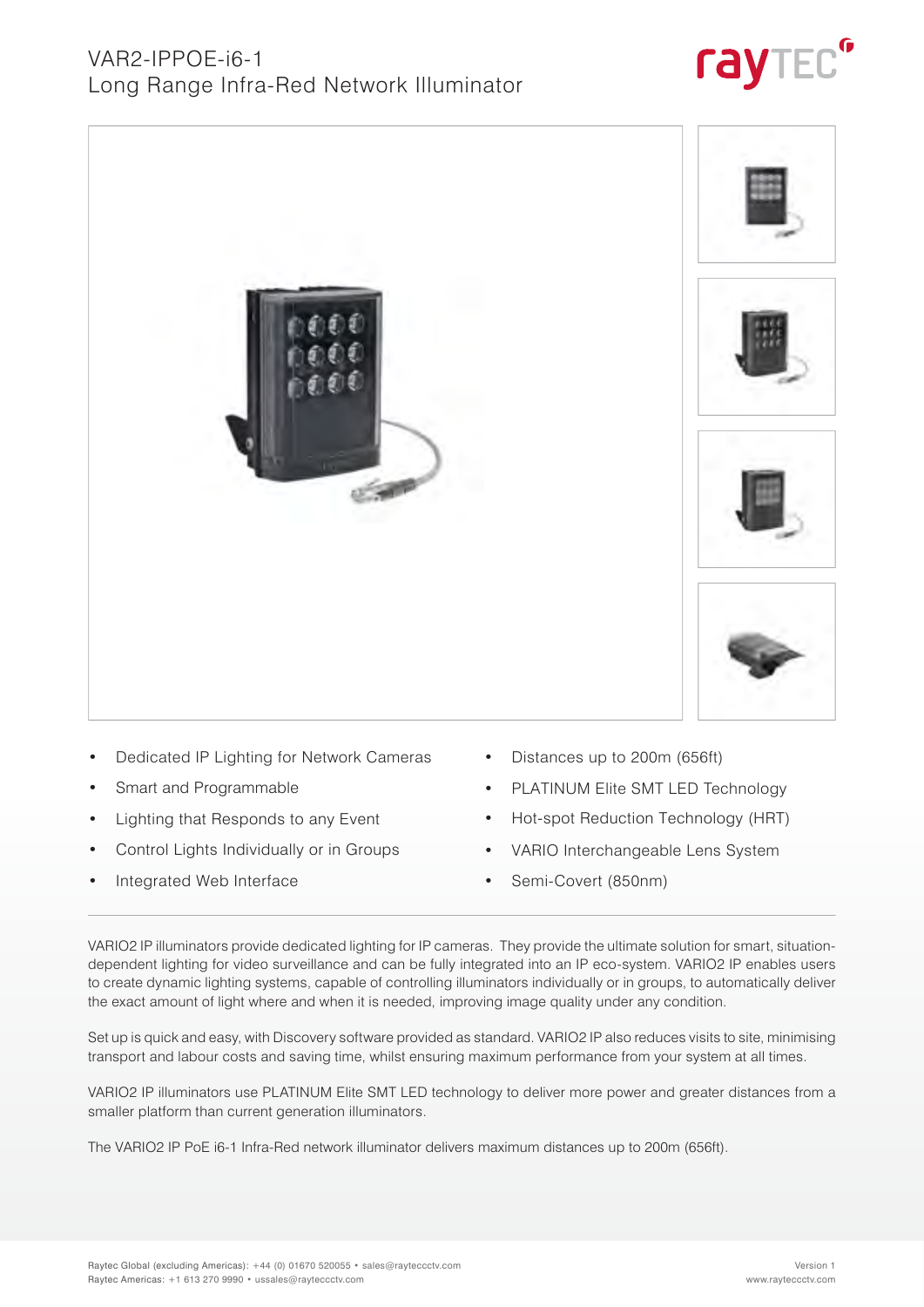## Product Dimensions







| Features                              | <b>Benefits</b>                                                                                                                                                                                                                                                          |  |
|---------------------------------------|--------------------------------------------------------------------------------------------------------------------------------------------------------------------------------------------------------------------------------------------------------------------------|--|
| Dedicated IP Lighting with PoE        | Remote control from anywhere on the network. Easy set-up,<br>commissioning, operation and maintenance, minimising labour time<br>and costs whilst maximising performance 24/7.                                                                                           |  |
| Integrated Web Interface              | Provides quick access screen for instant response to live events in real<br>time as well as a host of advanced programmable settings.                                                                                                                                    |  |
| <b>Advanced User Defined Settings</b> | Integrated web interface provides a host of user defined additional<br>settings and diagnostics tools. Tailor your solution to meet the exact<br>demands of your installation.                                                                                           |  |
| API for Platform Integration          | VARIO2 IP provides a dedicated API for seamless integration into 3rd<br>party technology platforms such as VMS, BMS and Access Control<br>Systems.                                                                                                                       |  |
| <b>HTTP Commands as Standard</b>      | HTTP command functionality provides even more integration<br>possibilities. HTTP commands can be used to control VARIO2 IP<br>illuminators from any network enabled device.                                                                                              |  |
| Platinum Elite SMT LED Technology     | VARIO2 illuminators use cutting-edge PLATINUM Elite SMT LED<br>technology together with an enhanced Cool Running™ thermal<br>management system to deliver World leading power, reliability and<br>flexibility.                                                           |  |
| VARIO Interchangeable Lens System     | Angle of illumination can be easily, quickly and precisely adjusted by<br>changing the VARIO holographic lens insert, to match the specific<br>camera field of view.                                                                                                     |  |
| Hot-spot Reduction Technology (HRT)   | Hot-spot Reduction Technology (HRT) delivers a highly diffused,<br>elliptical beam shape to deliver more light where it is needed, generating<br>both longer distances and minimizing light wastage. The HRT system<br>also prevents overexposure of foreground objects. |  |

### 5 YEAR WARRANTY

All Raytec luminaires are provided with an industry leading 5 year warranty and have an expected useful life in excess of 10 years